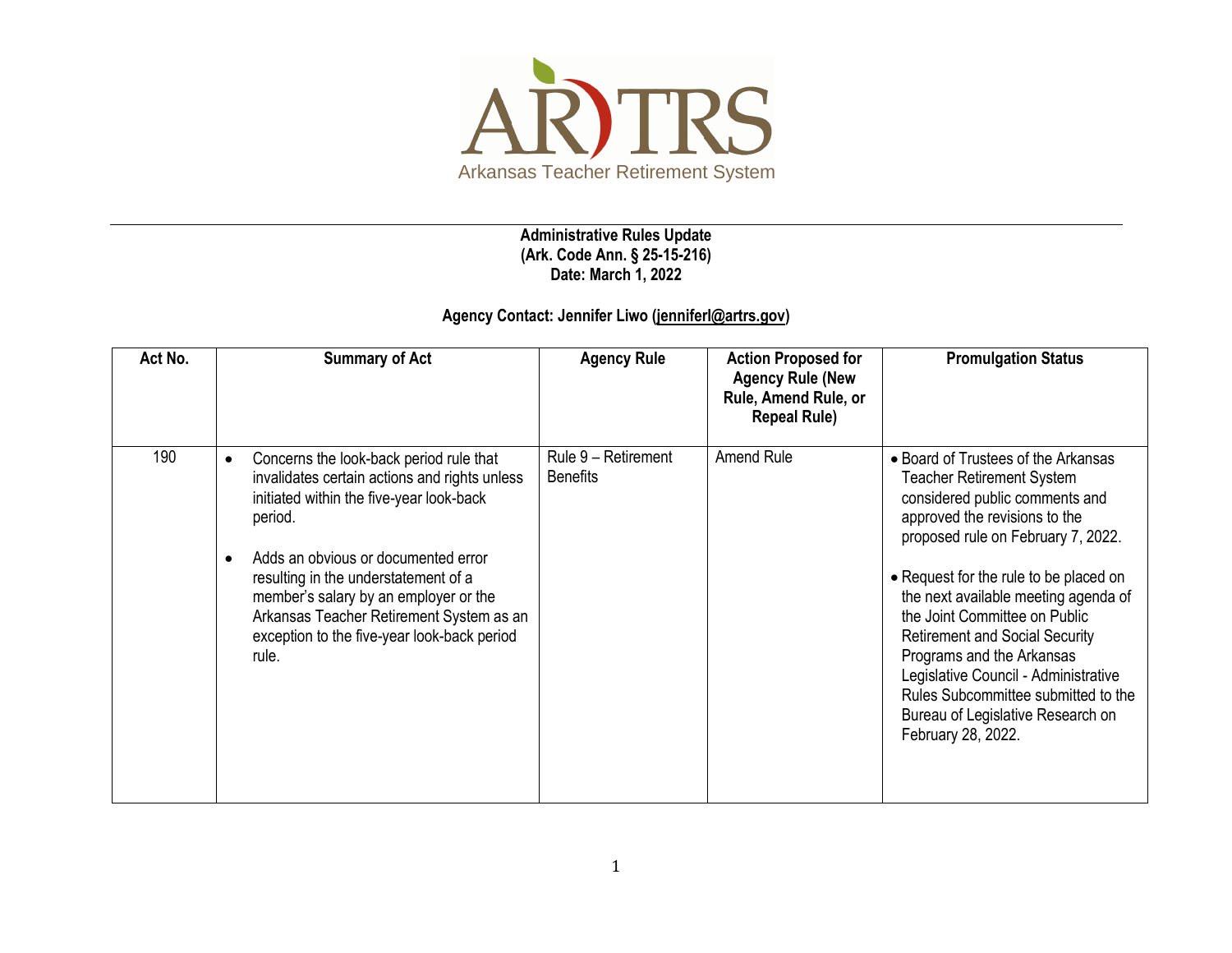

| 220 | Requires the Arkansas Teacher Retirement<br>$\bullet$<br>System to impose an interest penalty equal<br>to the actuarially assumed rate of return on<br>investments if an employer fails to remit<br>moneys that are required by law or rule to<br>the Arkansas Teacher Retirement System. | Rule 7 - Reporting and<br>Eligibility | Amend Rule | • Board of Trustees of the Arkansas<br><b>Teacher Retirement System</b><br>considered public comments and<br>approved the revisions to the<br>proposed rule on February 7, 2022.<br>• Request for the rule to be placed on<br>the next available meeting agenda of<br>the Joint Committee on Public<br><b>Retirement and Social Security</b><br>Programs and the Arkansas<br>Legislative Council - Administrative<br>Rules Subcommittee submitted to the<br>Bureau of Legislative Research on<br>February 28, 2022. |
|-----|-------------------------------------------------------------------------------------------------------------------------------------------------------------------------------------------------------------------------------------------------------------------------------------------|---------------------------------------|------------|---------------------------------------------------------------------------------------------------------------------------------------------------------------------------------------------------------------------------------------------------------------------------------------------------------------------------------------------------------------------------------------------------------------------------------------------------------------------------------------------------------------------|
| 221 | Provides that employer-and-employee<br>$\bullet$<br>accrued contributions attributable to the<br>concurrent service may be refunded to the<br>employer and member.                                                                                                                        | Rule 6 - Membership                   | Amend Rule | • Board of Trustees of the Arkansas<br>Teacher Retirement System<br>considered public comments and<br>approved the revisions to the<br>proposed rule on February 7, 2022.<br>• Request for the rule to be placed on<br>the next available meeting agenda of<br>the Joint Committee on Public<br><b>Retirement and Social Security</b><br>Programs and the Arkansas<br>Legislative Council - Administrative<br>Rules Subcommittee submitted to the                                                                   |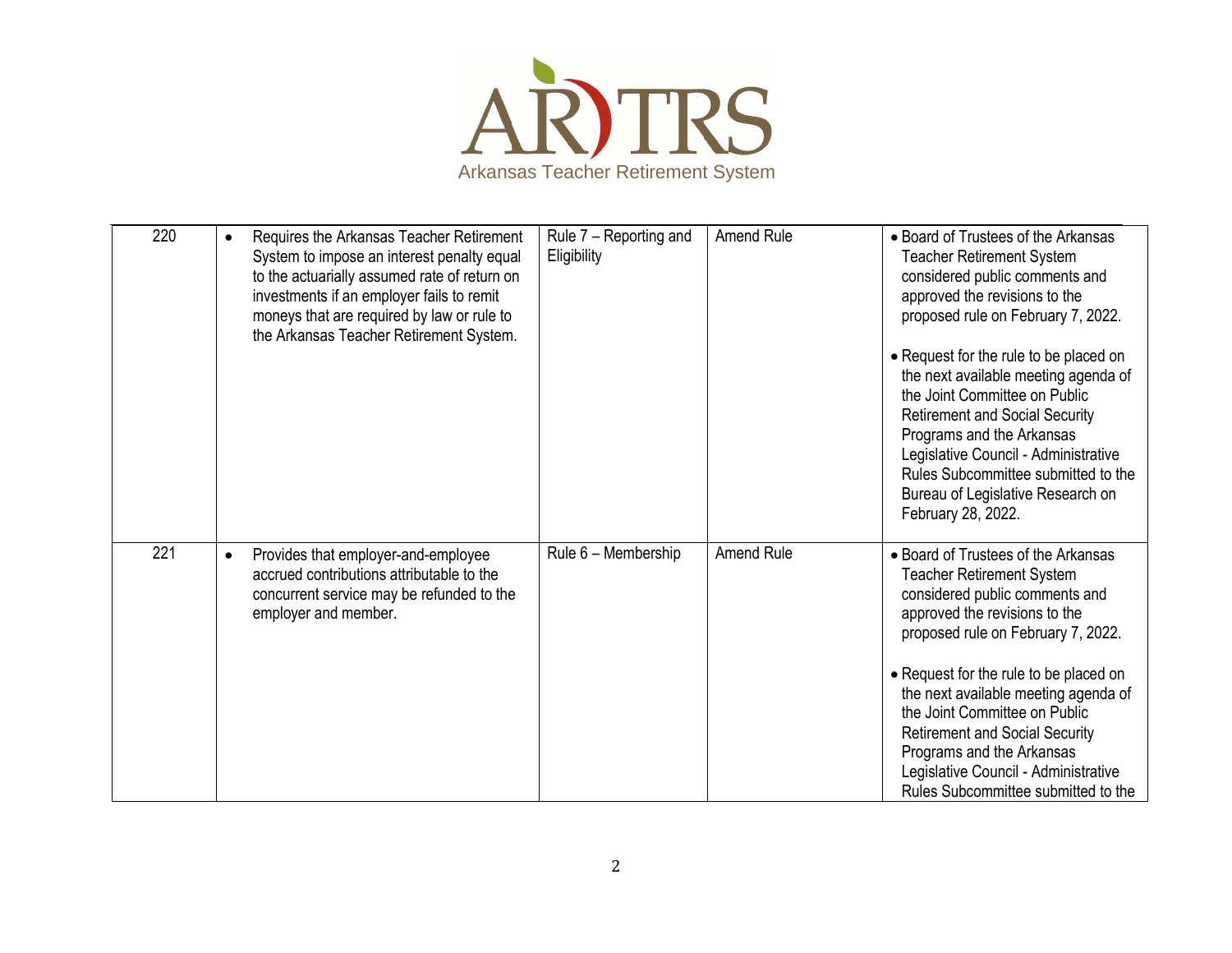

|     |                                                                                                                                                                                                                                                                                                                                                                     |                                                  |                   | Bureau of Legislative Research on<br>February 28, 2022.                                                                                                                                                                                                                                                                                                                                                                                                                                                             |
|-----|---------------------------------------------------------------------------------------------------------------------------------------------------------------------------------------------------------------------------------------------------------------------------------------------------------------------------------------------------------------------|--------------------------------------------------|-------------------|---------------------------------------------------------------------------------------------------------------------------------------------------------------------------------------------------------------------------------------------------------------------------------------------------------------------------------------------------------------------------------------------------------------------------------------------------------------------------------------------------------------------|
| 221 | Provides that the final average salary used<br>$\bullet$<br>in determining a member's benefit shall be<br>either that of the Arkansas Teacher<br>Retirement System or a reciprocal system in<br>which the member has at least two (2) years<br>of service credit, whichever provides the<br>highest final average salary at the time of<br>the member's retirement. | Rule 7 - Reporting and<br>Eligibility            | <b>Amend Rule</b> | • Board of Trustees of the Arkansas<br><b>Teacher Retirement System</b><br>considered public comments and<br>approved the revisions to the<br>proposed rule on February 7, 2022.<br>• Request for the rule to be placed on<br>the next available meeting agenda of<br>the Joint Committee on Public<br><b>Retirement and Social Security</b><br>Programs and the Arkansas<br>Legislative Council - Administrative<br>Rules Subcommittee submitted to the<br>Bureau of Legislative Research on<br>February 28, 2022. |
| 221 | Provides that the final average salary used<br>$\bullet$<br>in determining a member's benefit shall be<br>either that of the Arkansas Teacher<br>Retirement System or a reciprocal system in<br>which the member has at least two (2) years<br>of service credit, whichever provides the<br>highest final average salary at the time of<br>the member's retirement. | Rule 10 - T-DROP and<br><b>Return to Service</b> | <b>Amend Rule</b> | • Board of Trustees of the Arkansas<br><b>Teacher Retirement System</b><br>considered public comments and<br>approved the revisions to the<br>proposed rule on February 7, 2022.<br>• Request for the rule to be placed on<br>the next available meeting agenda of<br>the Joint Committee on Public<br><b>Retirement and Social Security</b><br>Programs and the Arkansas                                                                                                                                           |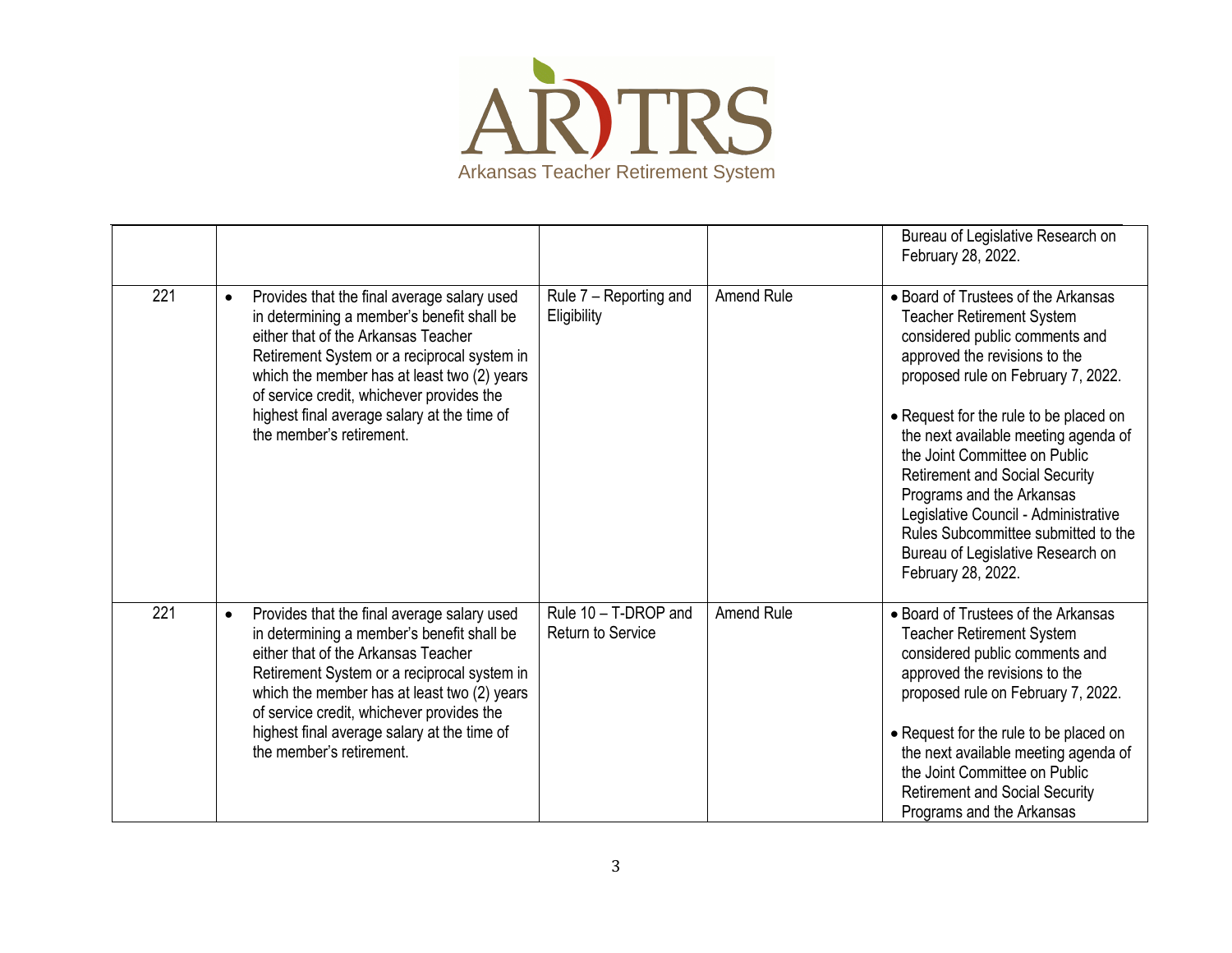

|     |                                                                                                                                                                                                                                                                                                                                   |                                                  |                   | Legislative Council - Administrative<br>Rules Subcommittee submitted to the<br>Bureau of Legislative Research on<br>February 28, 2022.                                                                                                                                                                                                                                                                                                                                                                              |
|-----|-----------------------------------------------------------------------------------------------------------------------------------------------------------------------------------------------------------------------------------------------------------------------------------------------------------------------------------|--------------------------------------------------|-------------------|---------------------------------------------------------------------------------------------------------------------------------------------------------------------------------------------------------------------------------------------------------------------------------------------------------------------------------------------------------------------------------------------------------------------------------------------------------------------------------------------------------------------|
| 223 | Clarifies deadlines concerning the<br>$\bullet$<br>application process for disability retirement.<br>Provides that a member who applies for<br>$\bullet$<br>disability retirement may request a second<br>review if the medical committee finds that<br>the member is not qualified to receive<br>disability retirement benefits. | Rule 9 - Retirement<br><b>Benefits</b>           | <b>Amend Rule</b> | • Board of Trustees of the Arkansas<br><b>Teacher Retirement System</b><br>considered public comments and<br>approved the revisions to the<br>proposed rule on February 7, 2022.<br>• Request for the rule to be placed on<br>the next available meeting agenda of<br>the Joint Committee on Public<br><b>Retirement and Social Security</b><br>Programs and the Arkansas<br>Legislative Council - Administrative<br>Rules Subcommittee submitted to the<br>Bureau of Legislative Research on<br>February 28, 2022. |
| 279 | Clarifies that one (1) of the two (2) active<br>$\bullet$<br>member trustees on the Board of Trustees<br>of the Arkansas Teacher Retirement System<br>who are required to be employed in a<br>position requiring an administrator's license<br>shall be a superintendent or an educational<br>cooperative director.               | Rule 4 - Election of<br><b>Board of Trustees</b> | <b>Amend Rule</b> | • Board of Trustees of the Arkansas<br><b>Teacher Retirement System</b><br>considered public comments and<br>approved the revisions to the<br>proposed rule on February 7, 2022.<br>• Request for the rule to be placed on<br>the next available meeting agenda of<br>the Joint Committee on Public                                                                                                                                                                                                                 |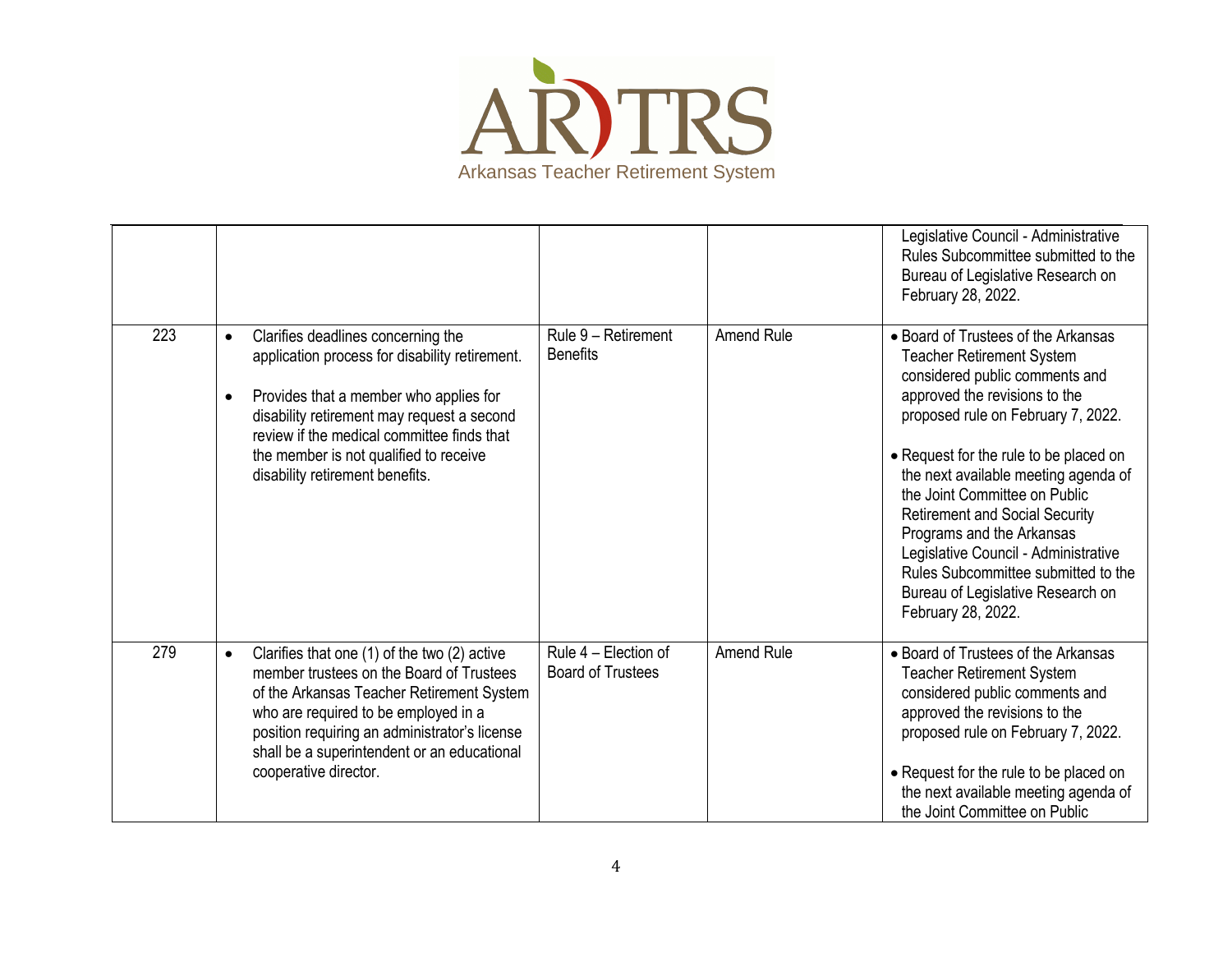

|     | $\bullet$ | Changes "participating employer" to<br>"employer" or "covered employer".                                                                                                                                 |                                     |                   | <b>Retirement and Social Security</b><br>Programs and the Arkansas<br>Legislative Council - Administrative<br>Rules Subcommittee submitted to the<br>Bureau of Legislative Research on<br>February 28, 2022.                                                                                                                                                                                                                                                                                                        |
|-----|-----------|----------------------------------------------------------------------------------------------------------------------------------------------------------------------------------------------------------|-------------------------------------|-------------------|---------------------------------------------------------------------------------------------------------------------------------------------------------------------------------------------------------------------------------------------------------------------------------------------------------------------------------------------------------------------------------------------------------------------------------------------------------------------------------------------------------------------|
| 279 | $\bullet$ | Changes "participating employer" to<br>"employer" or "covered employer".                                                                                                                                 | Rule 6 - Membership                 | <b>Amend Rule</b> | • Board of Trustees of the Arkansas<br><b>Teacher Retirement System</b><br>considered public comments and<br>approved the revisions to the<br>proposed rule on February 7, 2022.<br>• Request for the rule to be placed on<br>the next available meeting agenda of<br>the Joint Committee on Public<br><b>Retirement and Social Security</b><br>Programs and the Arkansas<br>Legislative Council - Administrative<br>Rules Subcommittee submitted to the<br>Bureau of Legislative Research on<br>February 28, 2022. |
| 279 | $\bullet$ | Amends the law to afford both active and<br>inactive members the opportunity to<br>purchase domestic federal service that may<br>be credited as service under the Arkansas<br>Teacher Retirement System. | Rule $8$ – Purchases and<br>Refunds | <b>Amend Rule</b> | • Board of Trustees of the Arkansas<br><b>Teacher Retirement System</b><br>considered public comments and<br>approved the revisions to the<br>proposed rule on February 7, 2022.                                                                                                                                                                                                                                                                                                                                    |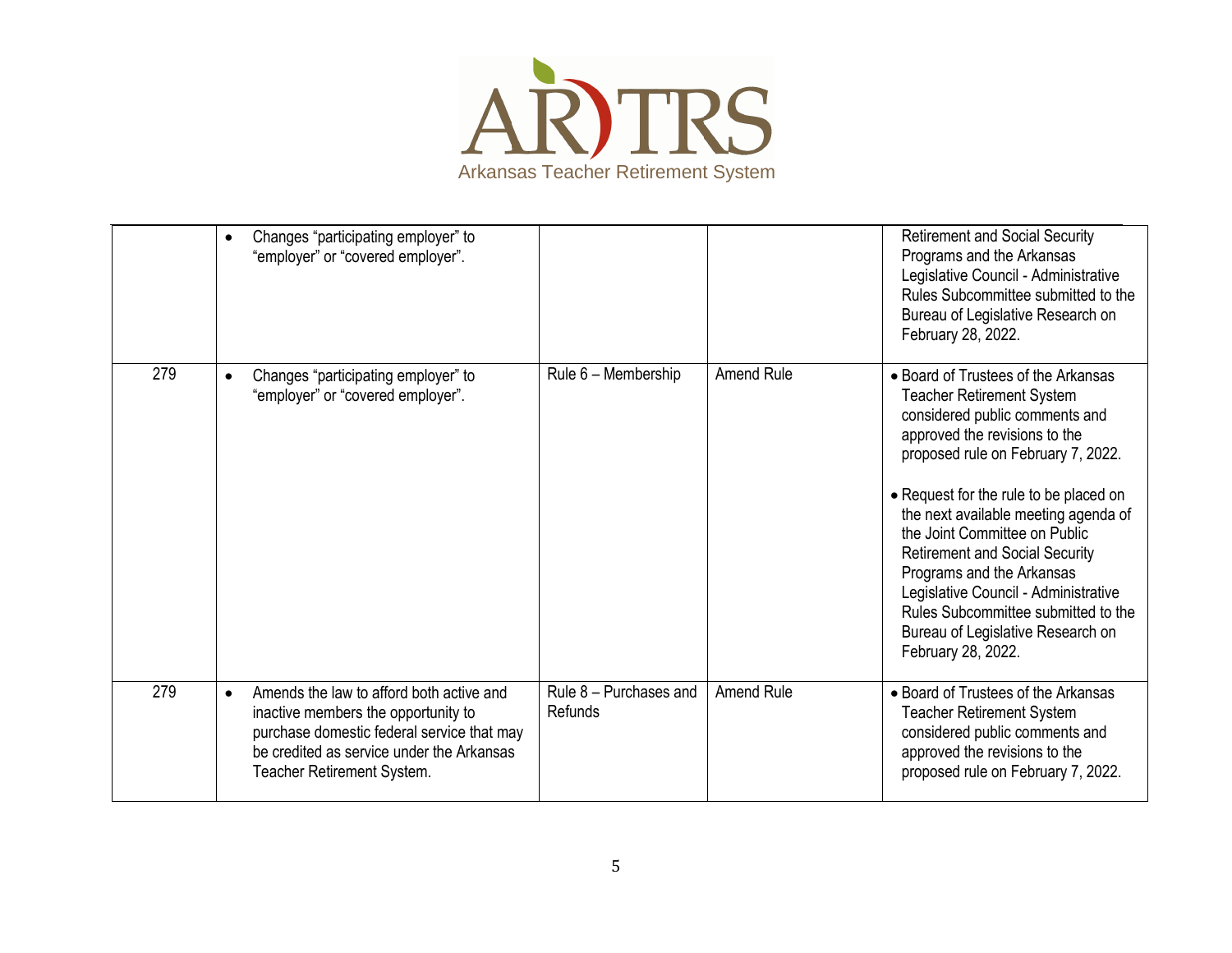

|     | Changes "interest" to "regular interest"<br>$\bullet$<br>where appropriate.                                                                                                                                                                                                                                                                                                                                                            |                                                  |                   | • Request for the rule to be placed on<br>the next available meeting agenda of<br>the Joint Committee on Public<br><b>Retirement and Social Security</b><br>Programs and the Arkansas<br>Legislative Council - Administrative<br>Rules Subcommittee submitted to the<br>Bureau of Legislative Research on<br>February 28, 2022.                                                                                                                                                                                     |
|-----|----------------------------------------------------------------------------------------------------------------------------------------------------------------------------------------------------------------------------------------------------------------------------------------------------------------------------------------------------------------------------------------------------------------------------------------|--------------------------------------------------|-------------------|---------------------------------------------------------------------------------------------------------------------------------------------------------------------------------------------------------------------------------------------------------------------------------------------------------------------------------------------------------------------------------------------------------------------------------------------------------------------------------------------------------------------|
| 279 | Provides that an annuity may begin earlier<br>$\bullet$<br>than July 1 if the Board of Trustees of the<br>Arkansas Teacher Retirement System<br>adopts by rule or resolution an earlier<br>beginning date for members whose<br>retirement will not result in a reduction of<br>classroom teachers and who meet certain<br>other requirements.<br>Changes "participating employer" to<br>$\bullet$<br>"employer" or "covered employer". | Rule 9 - Retirement<br><b>Benefits</b>           | <b>Amend Rule</b> | • Board of Trustees of the Arkansas<br><b>Teacher Retirement System</b><br>considered public comments and<br>approved the revisions to the<br>proposed rule on February 7, 2022.<br>• Request for the rule to be placed on<br>the next available meeting agenda of<br>the Joint Committee on Public<br><b>Retirement and Social Security</b><br>Programs and the Arkansas<br>Legislative Council - Administrative<br>Rules Subcommittee submitted to the<br>Bureau of Legislative Research on<br>February 28, 2022. |
| 279 | Clarifies the law concerning plan interest<br>$\bullet$<br>rates applicable to Teacher Deferred<br>Retirement Option Plan accounts of<br>members.                                                                                                                                                                                                                                                                                      | Rule 10 - T-DROP and<br><b>Return to Service</b> | Amend Rule        | • Board of Trustees of the Arkansas<br><b>Teacher Retirement System</b><br>considered public comments and                                                                                                                                                                                                                                                                                                                                                                                                           |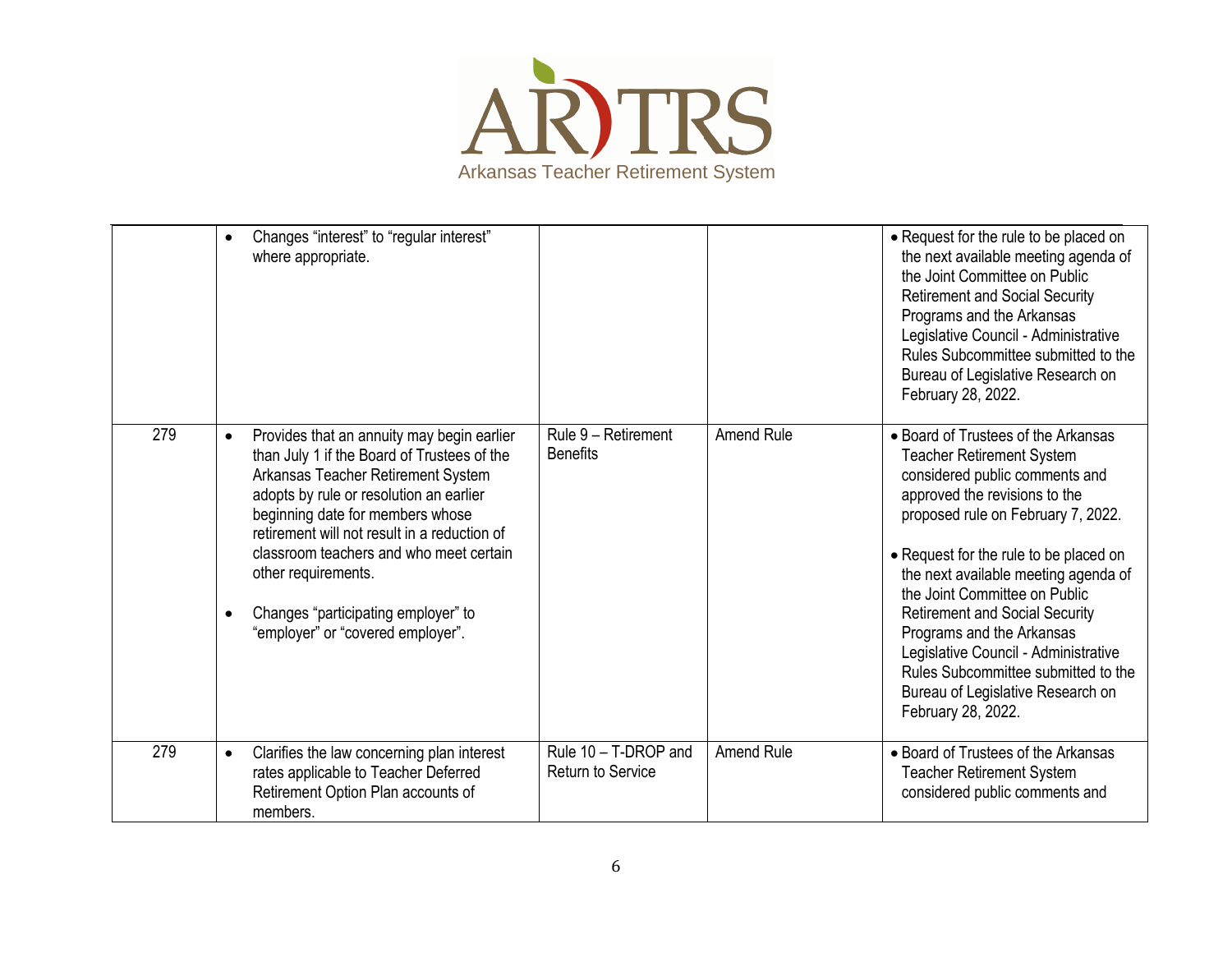

|     | $\bullet$<br>$\bullet$<br>$\bullet$ | Clarifies that the Board of Trustees of the<br>Arkansas Teacher Retirement System<br>determines the plan interest rate applicable<br>to member accounts by adopting fixed<br>interest rates and variable interest rates that<br>shall apply in a fiscal year.<br>Clarifies that the Board of Trustees of the<br>Arkansas Teacher Retirement System may<br>modify the fixed interest rate and variable<br>interest rate for subsequent fiscal years.<br>Repeals the law requiring the balance in a<br>member's Teacher Deferred Retirement<br>Option plan account to be distributed in<br>certain lump-sum and annuitized<br>percentages. |                                                                |            | approved the revisions to the<br>proposed rule on February 7, 2022.<br>• Request for the rule to be placed on<br>the next available meeting agenda of<br>the Joint Committee on Public<br><b>Retirement and Social Security</b><br>Programs and the Arkansas<br>Legislative Council - Administrative<br>Rules Subcommittee submitted to the<br>Bureau of Legislative Research on<br>February 28, 2022. |
|-----|-------------------------------------|------------------------------------------------------------------------------------------------------------------------------------------------------------------------------------------------------------------------------------------------------------------------------------------------------------------------------------------------------------------------------------------------------------------------------------------------------------------------------------------------------------------------------------------------------------------------------------------------------------------------------------------|----------------------------------------------------------------|------------|--------------------------------------------------------------------------------------------------------------------------------------------------------------------------------------------------------------------------------------------------------------------------------------------------------------------------------------------------------------------------------------------------------|
| 279 | $\bullet$                           | Clarifies the pro rata formula that is used to<br>calculate a Teacher Deferred Retirement<br>Option Plan participant's residue.                                                                                                                                                                                                                                                                                                                                                                                                                                                                                                          | Rule 11 - Survivors and<br><b>Domestic Relations</b><br>Orders | Amend Rule | • Board of Trustees of the Arkansas<br><b>Teacher Retirement System</b><br>considered public comments and<br>approved the revisions to the<br>proposed rule on February 7, 2022.<br>• Request for the rule to be placed on<br>the next available meeting agenda of<br>the Joint Committee on Public<br><b>Retirement and Social Security</b>                                                           |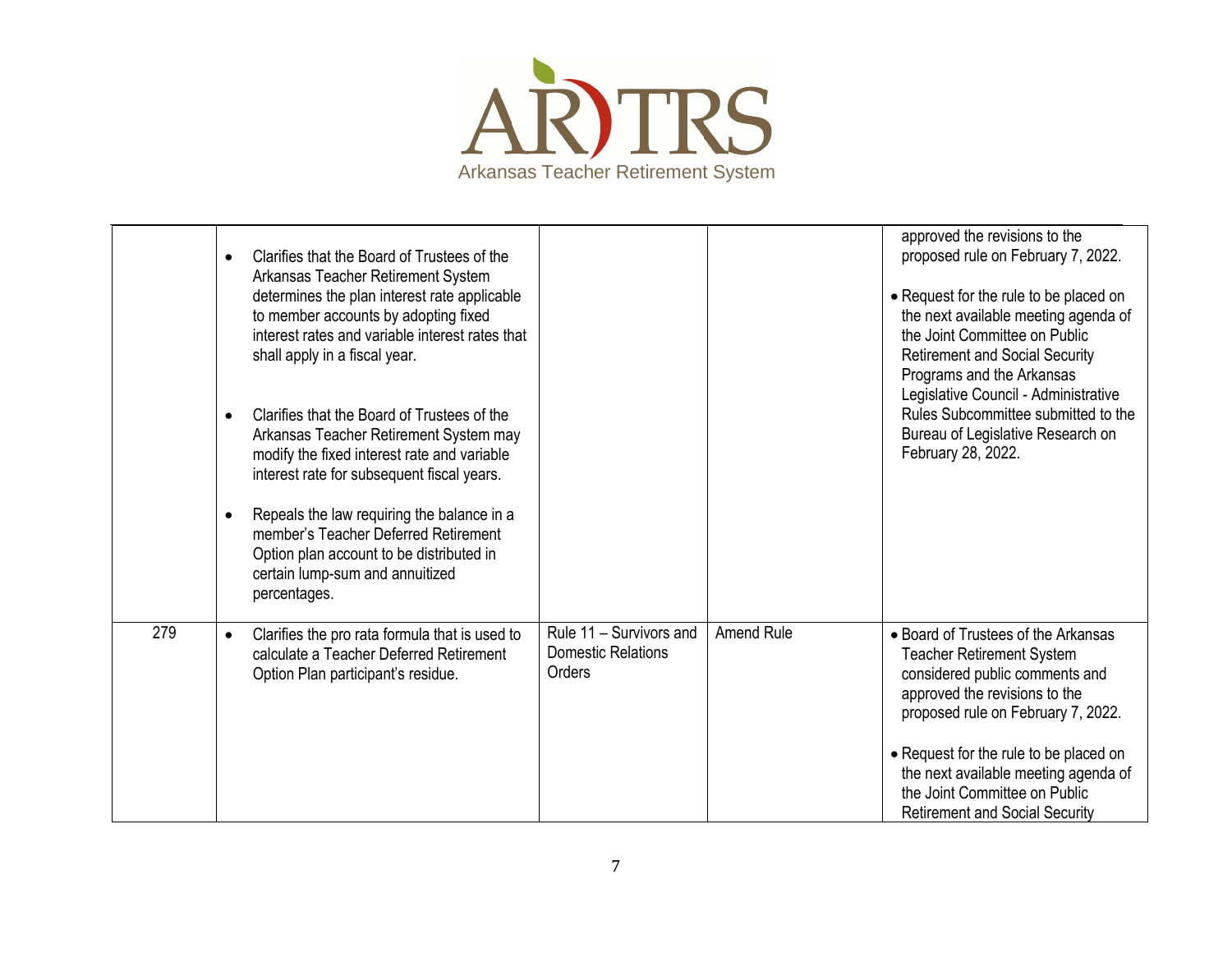

|     |                                                                                                                                                                                                                                                                                                                                                                   |                     |                   | Programs and the Arkansas<br>Legislative Council - Administrative<br>Rules Subcommittee submitted to the<br>Bureau of Legislative Research on<br>February 28, 2022.                                                                                                                                                                                                                                                                                                                                                 |
|-----|-------------------------------------------------------------------------------------------------------------------------------------------------------------------------------------------------------------------------------------------------------------------------------------------------------------------------------------------------------------------|---------------------|-------------------|---------------------------------------------------------------------------------------------------------------------------------------------------------------------------------------------------------------------------------------------------------------------------------------------------------------------------------------------------------------------------------------------------------------------------------------------------------------------------------------------------------------------|
| 290 | Provides that "normal retirement age"<br>$\bullet$<br>means at least sixty (60) years of age if the<br>member has a combined total of thirty-eight<br>(38) years or more of credited service in the<br>Arkansas Teacher Retirement System,<br>Teacher Deferred Retirement Option Plan,<br>or reciprocal service with another eligible<br>state retirement system. | Rule 6 - Membership | <b>Amend Rule</b> | • Board of Trustees of the Arkansas<br><b>Teacher Retirement System</b><br>considered public comments and<br>approved the revisions to the<br>proposed rule on February 7, 2022.<br>• Request for the rule to be placed on<br>the next available meeting agenda of<br>the Joint Committee on Public<br><b>Retirement and Social Security</b><br>Programs and the Arkansas<br>Legislative Council - Administrative<br>Rules Subcommittee submitted to the<br>Bureau of Legislative Research on<br>February 28, 2022. |
| 427 | Clarifies when reciprocal service earned<br>$\bullet$<br>from participation in an alternate retirement<br>plan may be established under the Arkansas<br>Teacher Retirement System.                                                                                                                                                                                | Rule 6 - Membership | Amend Rule        | • Board of Trustees of the Arkansas<br><b>Teacher Retirement System</b><br>considered public comments and<br>approved the revisions to the<br>proposed rule on February 7, 2022.<br>• Request for the rule to be placed on<br>the next available meeting agenda of                                                                                                                                                                                                                                                  |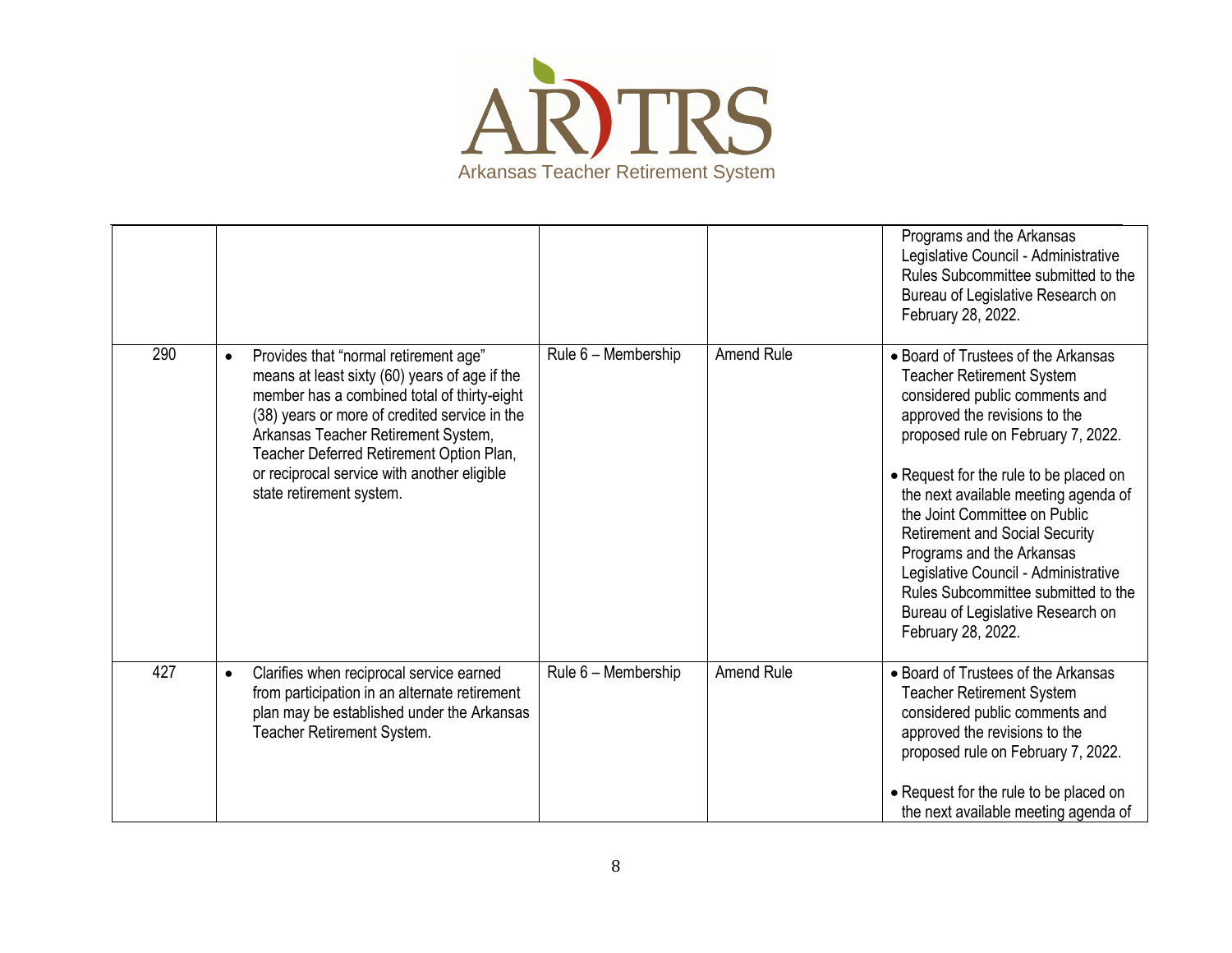

|     |                                                                                                                                                                                                                                                                                                         |                                       |                   | the Joint Committee on Public<br><b>Retirement and Social Security</b><br>Programs and the Arkansas<br>Legislative Council - Administrative<br>Rules Subcommittee submitted to the<br>Bureau of Legislative Research on<br>February 28, 2022.                                                                                                                                                                                                                                                                       |
|-----|---------------------------------------------------------------------------------------------------------------------------------------------------------------------------------------------------------------------------------------------------------------------------------------------------------|---------------------------------------|-------------------|---------------------------------------------------------------------------------------------------------------------------------------------------------------------------------------------------------------------------------------------------------------------------------------------------------------------------------------------------------------------------------------------------------------------------------------------------------------------------------------------------------------------|
| 443 | Provides that an active member whose<br>$\bullet$<br>status changes from nonteacher to<br>administrator or from nonteacher to teacher<br>status under a contract for at least one<br>hundred eighty-five (185) days shall become<br>a contributory member of the Arkansas<br>Teacher Retirement System. | Rule 6 - Membership                   | Amend Rule        | • Board of Trustees of the Arkansas<br><b>Teacher Retirement System</b><br>considered public comments and<br>approved the revisions to the<br>proposed rule on February 7, 2022.<br>• Request for the rule to be placed on<br>the next available meeting agenda of<br>the Joint Committee on Public<br><b>Retirement and Social Security</b><br>Programs and the Arkansas<br>Legislative Council - Administrative<br>Rules Subcommittee submitted to the<br>Bureau of Legislative Research on<br>February 28, 2022. |
| 691 | Amends the definition of "employee" to<br>$\bullet$<br>clarify when youth participants in summer<br>work programs are not considered<br>"employees" under the Arkansas Teacher<br>Retirement System.                                                                                                    | Rule 7 - Reporting and<br>Eligibility | <b>Amend Rule</b> | • Board of Trustees of the Arkansas<br><b>Teacher Retirement System</b><br>considered public comments and<br>approved the revisions to the<br>proposed rule on February 7, 2022.                                                                                                                                                                                                                                                                                                                                    |